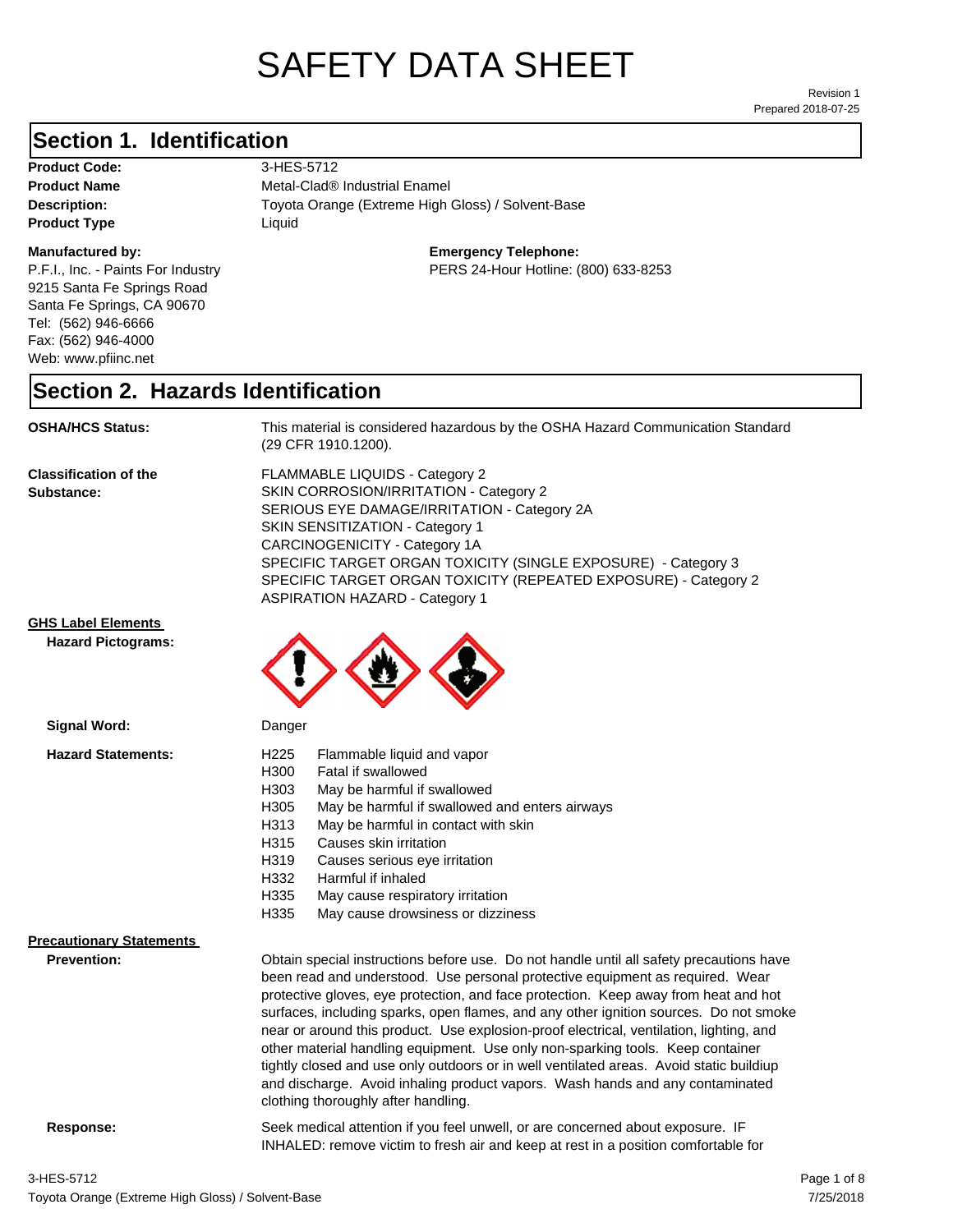| <b>Storage &amp; Disposal:</b>              | breathing. IF SWALLOWED: contact a poison control center or physician immediately.<br>Do not induce vomiting. IN CASE OF SKIN OR HAIR CONTACT: remove all<br>contaminated clothing, and wash skin with soap and water. If irritation or rash occurs,<br>get medical attention. IF IN EYES: rinse with copious amounts of water for several<br>minutes. Remove contact lenses, if present and easy to do so. If eye irritation persists,<br>seek medical attention.<br>Store in a locked and secure environment. Store in a cool, well ventilated area away<br>from direct sunlight and heat. Dispose of contents and container in accordance with all<br>local, regional, state, and federal regulations.                                                                                                                                                                                                                                                                                                                |
|---------------------------------------------|--------------------------------------------------------------------------------------------------------------------------------------------------------------------------------------------------------------------------------------------------------------------------------------------------------------------------------------------------------------------------------------------------------------------------------------------------------------------------------------------------------------------------------------------------------------------------------------------------------------------------------------------------------------------------------------------------------------------------------------------------------------------------------------------------------------------------------------------------------------------------------------------------------------------------------------------------------------------------------------------------------------------------|
| <b>Supplemental Label</b><br>Elements:      | Ensure adequate ventilation at all times when using this product and when sanding the<br>dried film. Wear an appropriate, NIOSH approved particulate respirator. Follow all<br>respirator manufacturer's directions for proper use. Abrading or sanding this product's<br>dried film may release crystalline silica which has been shown to cause lung damage<br>and may cause cancer following long term exposure. Rags, sandpaper, steel wool,<br>and other abrading materials or waste containing this product may spontaneously<br>combust when improperly disposed of. Product contains solvents which can cause<br>permanent brain and nervous system damage. Intentional misuse by concentrating<br>and inhaling the contents of this product can be harmful or fatal. Do not transfer<br>contents to another container.<br>PROPOSITION 65 WARNING: this product contains chemicals known to the State of<br>California to cause cancer and birth defects or other reproductive harm.<br>FOR INDUSTRIAL USE ONLY. |
| <b>Hazards not otherwise</b><br>classified: | None known.                                                                                                                                                                                                                                                                                                                                                                                                                                                                                                                                                                                                                                                                                                                                                                                                                                                                                                                                                                                                              |

# **Section 3. Composition/Information on Ingredients**

| Chemical Name / CAS No                                                              |
|-------------------------------------------------------------------------------------|
| <b>Regular Mineral Spirits</b><br>64741-41-9<br>10 to 20%<br>Vapor Pressure: 2 mmHg |
| Calcium Carbonate<br>1317-65-3<br>10 to 20%                                         |
| Naphtha<br>64742-89-8<br>5 to 10%<br>Vapor Pressure: 12 mmHg                        |
| Xylene<br>1330-20-7<br>1 to 5%<br>Vapor Pressure: 1.06 kPa                          |
| <b>Mineral Spirits</b><br>8052-41-3<br>1 to 5%<br>Vapor Pressure: 2 mmHg            |
| <b>Titanium Dioxide</b><br>13463-67-7<br>1 to 5%                                    |
| Acetone<br>67-64-1<br>1 to 5%<br>Vapor Pressure: 30.796 kPA                         |

# **Section 4. First Aid Measures**

### **Description of First Aid Measures**

Eye Contact: **IMMED** Immediately flush eyes with copious amounts of water. Remove any contact lenses.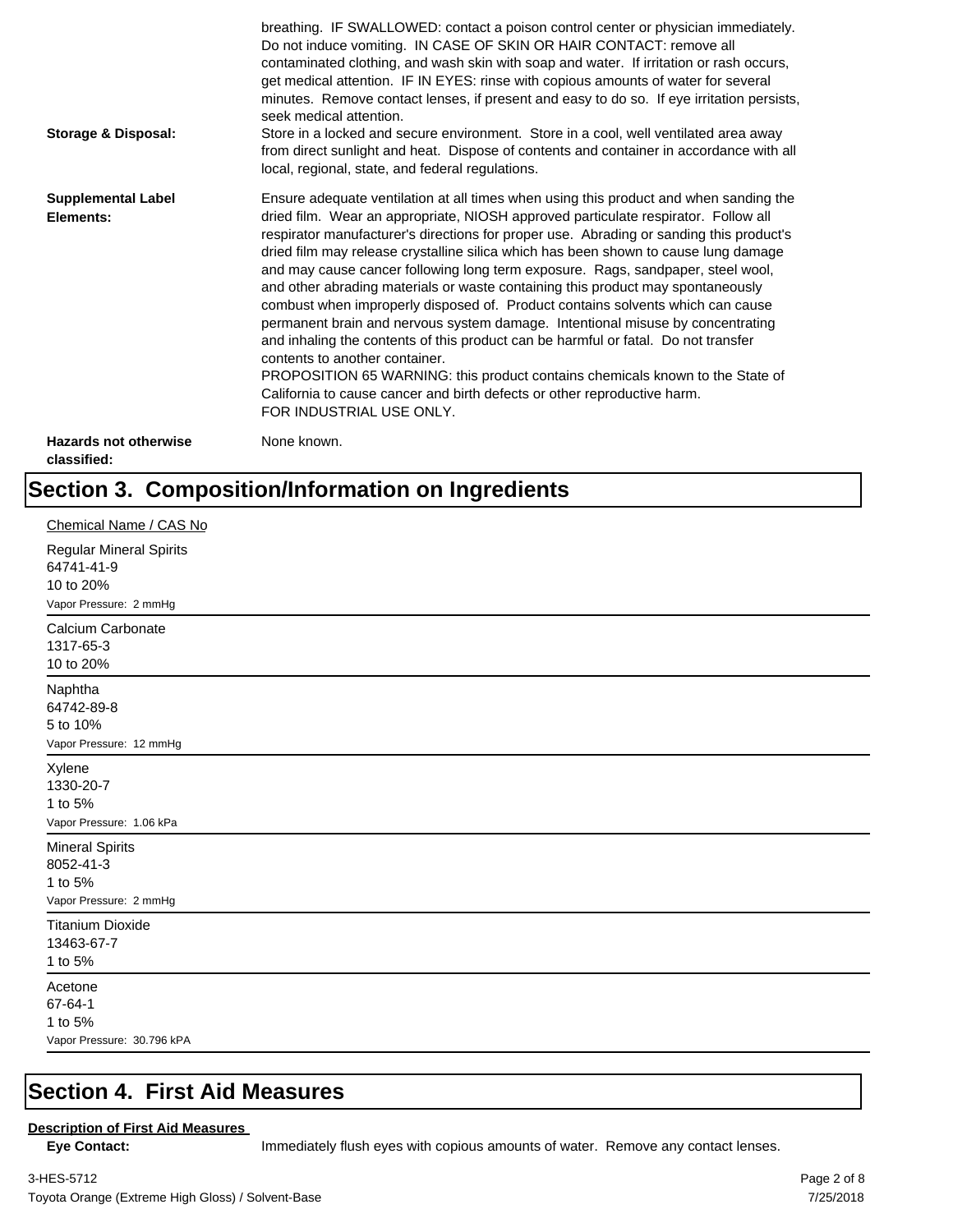| Inhalation:                                         | Rinse for at least 10 minutes. Get medical attention.<br>Remove victim to fresh air and maintain in a rest position comfortable for breathing. If<br>fumes are still present, all rescuers should wear appropriate respirators. If victim<br>exhibits irregular breathing, trained personnel should provide artificial respiration or<br>oxygen. Mouth-to-mouth resuscitation may be dangerous. If necessary, contact a<br>poison control center or physician immediately. If victim is unconscious, place in a<br>recovery position and seek medical help immediately. Maintain an open airway for the<br>victim.                                                                                                                                                                                                                    |
|-----------------------------------------------------|---------------------------------------------------------------------------------------------------------------------------------------------------------------------------------------------------------------------------------------------------------------------------------------------------------------------------------------------------------------------------------------------------------------------------------------------------------------------------------------------------------------------------------------------------------------------------------------------------------------------------------------------------------------------------------------------------------------------------------------------------------------------------------------------------------------------------------------|
| <b>Skin Contact:</b>                                | Wash affected areas with soap and water. Remove contaminated clothing and shoes.<br>Continue to rinse the affected area for at least ten minutes. Get medical attention if<br>discomfort continues. Avoid further exposure in the event of any symptoms or<br>complaints.                                                                                                                                                                                                                                                                                                                                                                                                                                                                                                                                                             |
| Ingestion:                                          | If product is ingested, contact a poison control center or a physician immediately. Do<br>not induce vomitting. Rinse mouth with water and remove dentures, if any. Remove<br>victim to fresh air and keep at rest in a comfortable position to facilitate breathing. If<br>the victim is conscious and the product has been swallowed, provide small quantities of<br>water to drink. Cease if the victim feels sick, as vomitting may be dangerous.<br>Aspiration hazard if swallowed. This product can enter the lungs and cause damage.<br>If vomitting occurs, the head should be kept low so that vomit does not enter the lungs.<br>Never administer anything by mouth to an unconscious person. If unconscious, place<br>in a recovery position while medical attention is sought. Maintain an open airway for<br>the victim. |
| <b>Potential Acute Health Effects</b>               |                                                                                                                                                                                                                                                                                                                                                                                                                                                                                                                                                                                                                                                                                                                                                                                                                                       |
| <b>Eye Contact:</b>                                 | Causes serious eye irritation.                                                                                                                                                                                                                                                                                                                                                                                                                                                                                                                                                                                                                                                                                                                                                                                                        |
| Inhalation:                                         | Can cause central nervous system depression. May cause drowsiness and dizziness<br>as well as respiratory irritation.                                                                                                                                                                                                                                                                                                                                                                                                                                                                                                                                                                                                                                                                                                                 |
| <b>Skin Contact:</b>                                | Causes skin irritation. May cause an allergic skin reaction.                                                                                                                                                                                                                                                                                                                                                                                                                                                                                                                                                                                                                                                                                                                                                                          |
| Ingestion:                                          | Can cause central nervous system depression. May be fatal if swallowed and allowed<br>to enter airways. Irritating to mouth, throat and stomach.                                                                                                                                                                                                                                                                                                                                                                                                                                                                                                                                                                                                                                                                                      |
| Over-Exposure Signs & Symptoms                      |                                                                                                                                                                                                                                                                                                                                                                                                                                                                                                                                                                                                                                                                                                                                                                                                                                       |
| <b>Eye Contact:</b>                                 | Adverse symptoms may include: pain or irritation, watering, redness.                                                                                                                                                                                                                                                                                                                                                                                                                                                                                                                                                                                                                                                                                                                                                                  |
| Inhalation:                                         | Adverse symptoms may include: respiratory tract irritation, coughing, nausea or<br>vomiting, headache, drowsiness or fatigue, dizziness or vertigo, unconsciousness.                                                                                                                                                                                                                                                                                                                                                                                                                                                                                                                                                                                                                                                                  |
| <b>Skin Contact:</b>                                | Adverse symptoms may include: irritation, redness.                                                                                                                                                                                                                                                                                                                                                                                                                                                                                                                                                                                                                                                                                                                                                                                    |
| Ingestion:                                          | Adverse symptoms may include: nausea, vomiting.                                                                                                                                                                                                                                                                                                                                                                                                                                                                                                                                                                                                                                                                                                                                                                                       |
|                                                     | Indication of immediate medical attention and special treatment needed                                                                                                                                                                                                                                                                                                                                                                                                                                                                                                                                                                                                                                                                                                                                                                |
| <b>Notes to Physician:</b>                          | Treat symptomatically. Contact poison treatment specialists if large quantities have<br>been ingested or inhaled.                                                                                                                                                                                                                                                                                                                                                                                                                                                                                                                                                                                                                                                                                                                     |
| <b>Specific Treatments:</b>                         | None specified.                                                                                                                                                                                                                                                                                                                                                                                                                                                                                                                                                                                                                                                                                                                                                                                                                       |
| <b>Protection of First Aid</b><br><b>Providers:</b> | No action should be taken involving any personal risk or without proper training. If<br>fumes are still present, rescuers should wear appropriate respirators or a self<br>contained breathing apparatus. Mouth-to-mouth resuscitation may be dangerous for<br>the first aid provider. Wash all contaminated clothing with soap and water before<br>removal.                                                                                                                                                                                                                                                                                                                                                                                                                                                                          |

# **Section 5. Fire Fighting Measures**

| <u>Extinguishing Media</u> |                                                                                                                                                                                                                                                                                                                                                                                                                   |
|----------------------------|-------------------------------------------------------------------------------------------------------------------------------------------------------------------------------------------------------------------------------------------------------------------------------------------------------------------------------------------------------------------------------------------------------------------|
| <b>Suitable Media:</b>     | Dry chemical, CO2, water spray (fog), foam, dry sand.                                                                                                                                                                                                                                                                                                                                                             |
| Unsuitable Media:          | Do not use water jet.                                                                                                                                                                                                                                                                                                                                                                                             |
| <b>Specific Hazards:</b>   | The material contains flammable liquid and vapor. Closed containers may explode<br>when exposed to extreme heat as a result of buildup of steam. Vapors may form<br>explosive mixtures with air. Vapors can travel to a source of ignition and flash back.<br>Keep containers tightly closed and isolate from heat, electrical equipment, sparks, and<br>open flames. No unusual fire or explosion hazards noted. |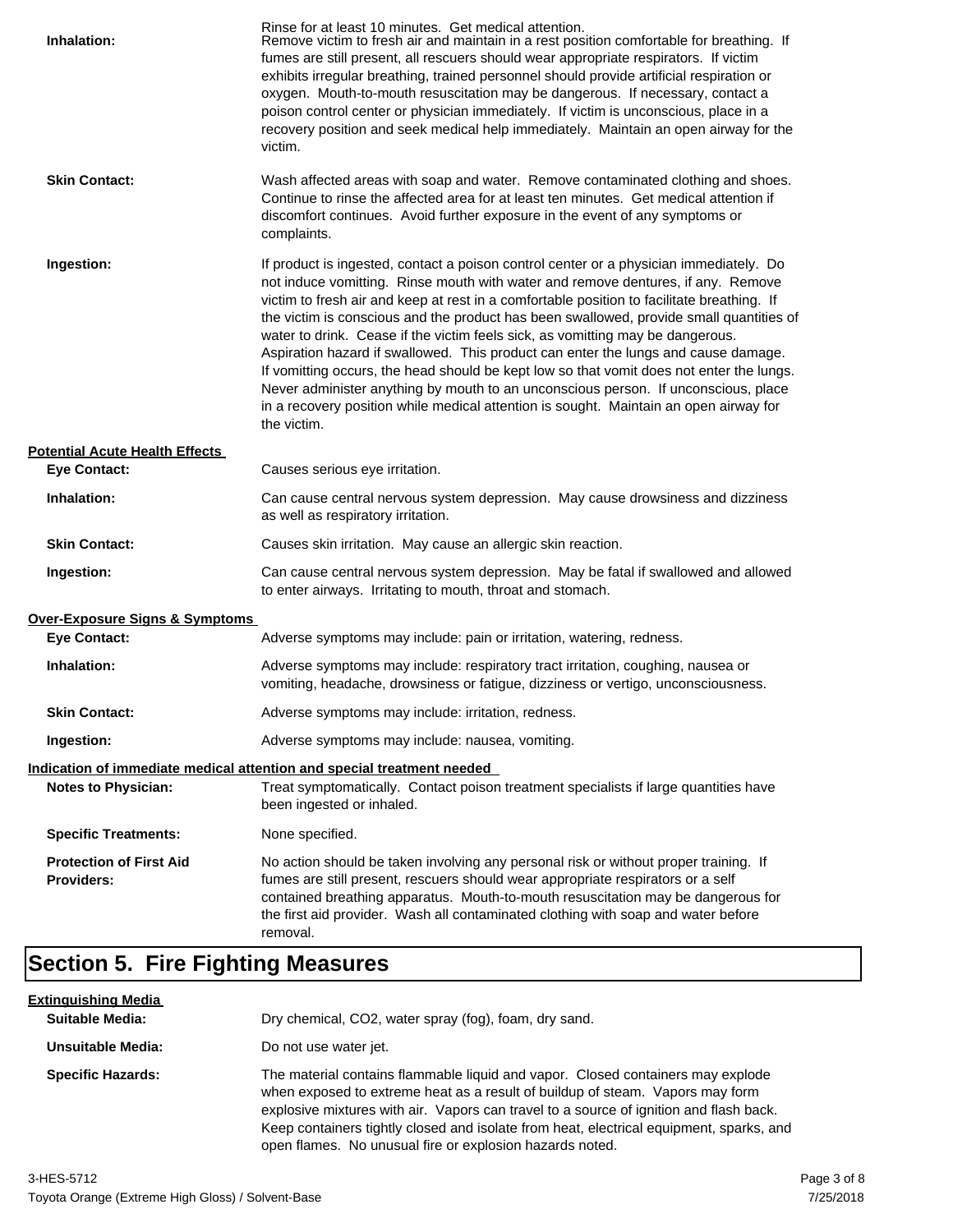Water may be used to cool closed containers to prevent pressure buildup and possible autoignition or explosion. Evacuate area and fight fire from safe distance. Containers may explode when heated. Firefighters should wear appropriate protective equipment and self-contained breathing apparatus with a full face-piece operated in positive pressure mode.

# **Section 6. Accidental Release Measures**

| <b>Environmental Precautions:</b>                               | Avoid dispersal of spilled material and runoff from contacting soil, waterways, drains,<br>and sewers. Inform the relevant authorities if the product has caused environmental<br>pollution.                                                                                                                                                                                                                                                                                                                                                                                        |
|-----------------------------------------------------------------|-------------------------------------------------------------------------------------------------------------------------------------------------------------------------------------------------------------------------------------------------------------------------------------------------------------------------------------------------------------------------------------------------------------------------------------------------------------------------------------------------------------------------------------------------------------------------------------|
| <b>Steps to be Taken if Material</b><br>is Released or Spilled: | Contain spilled liquid with sand or earth. Do not use combustible materials such as<br>sawdust. Eliminate all ignition sources and use explosion-proof equipment. Place<br>material in a container and dispose of according to local, regional, state, and federal<br>regulations. Ventilate area and remove product with inert absorbent and non-sparking<br>tools. Do not incinerate closed containers.                                                                                                                                                                           |
| <b>Small Spills:</b>                                            | Stop leak if doing so can be done without risk. Remove containers from spill area.<br>Use non-sparking tools. Dilute with water and mop up if water-soluble. If not<br>water-soluble, absorb with inert dry material and place in appropriate waste container.<br>Dispose of via a licensed waste disposal contractor.                                                                                                                                                                                                                                                              |
| Large Spills:                                                   | Stop leak if doing so can be done without risk. Remove containers from spill area.<br>Use non-sparking tools. Approach the release from upwind. Prevent entry into<br>sewers, waterways, basements, or confined areas. Wash spillages into an effluent<br>treatment plant or proceed as follows: contain and collect spillage with inert absorbent<br>materials and place in a container for disposal according to local regulations. Dispose<br>of via a licensed waste disposal contractor. See Section 1 for emergency contact<br>information and Section 13 for waste disposal. |

# **Section 7. Handling and Storage**

**Handling:** Wash thoroughly after handling. Eating, drinking, and smoking should be prohibited in areas where this material is handled, stored, and processed. Wash hands and face before eating or drinking. Remove contaminated clothing and launder before reuse. Use only with adequate ventilation. Follow all SDS and label precautions even after container is emptied, as it may retain product residues. Avoid breathing fumes, vapors, or mist. Avoid contact with eyes, skin, and clothing.

Storage: Store in a dry, cool, well ventilated place. Keep container tightly closed while not in use. Isolate from heat, electrical equipment, sparks, and open flame. Do not store above 120 degrees Fahrenheit. Store large quantities in buildings designed and protected for storage of NFPA Class II combustible liquids. Protect from heat, moisture, and foreign materials.

# **Section 8. Exposure Controls/Personal Protection**

| Chemical Name / CAS No<br><b>Regular Mineral Spirits</b><br>64741-41-9<br>10 to 20%<br>Vapor Pressure: 2 mmHg | <b>OSHA Exposure Limits</b><br>$100$ ppm | <b>ACGIH Exposure Limits</b><br>$100$ ppm | <b>Other Exposure Limits</b> |
|---------------------------------------------------------------------------------------------------------------|------------------------------------------|-------------------------------------------|------------------------------|
| Calcium Carbonate<br>1317-65-3<br>10 to 20%                                                                   | $15 \text{ mg/m}$                        | $10$ mg/m $3$                             |                              |
| Naphtha<br>64742-89-8<br>5 to 10%<br>Vapor Pressure: 12 mmHg                                                  | 500 ppm                                  | 300 ppm                                   |                              |
| Xylene<br>1330-20-7<br>1 to 5%<br>Vapor Pressure: 1.06 kPa                                                    | $100$ ppm                                | $100$ ppm                                 |                              |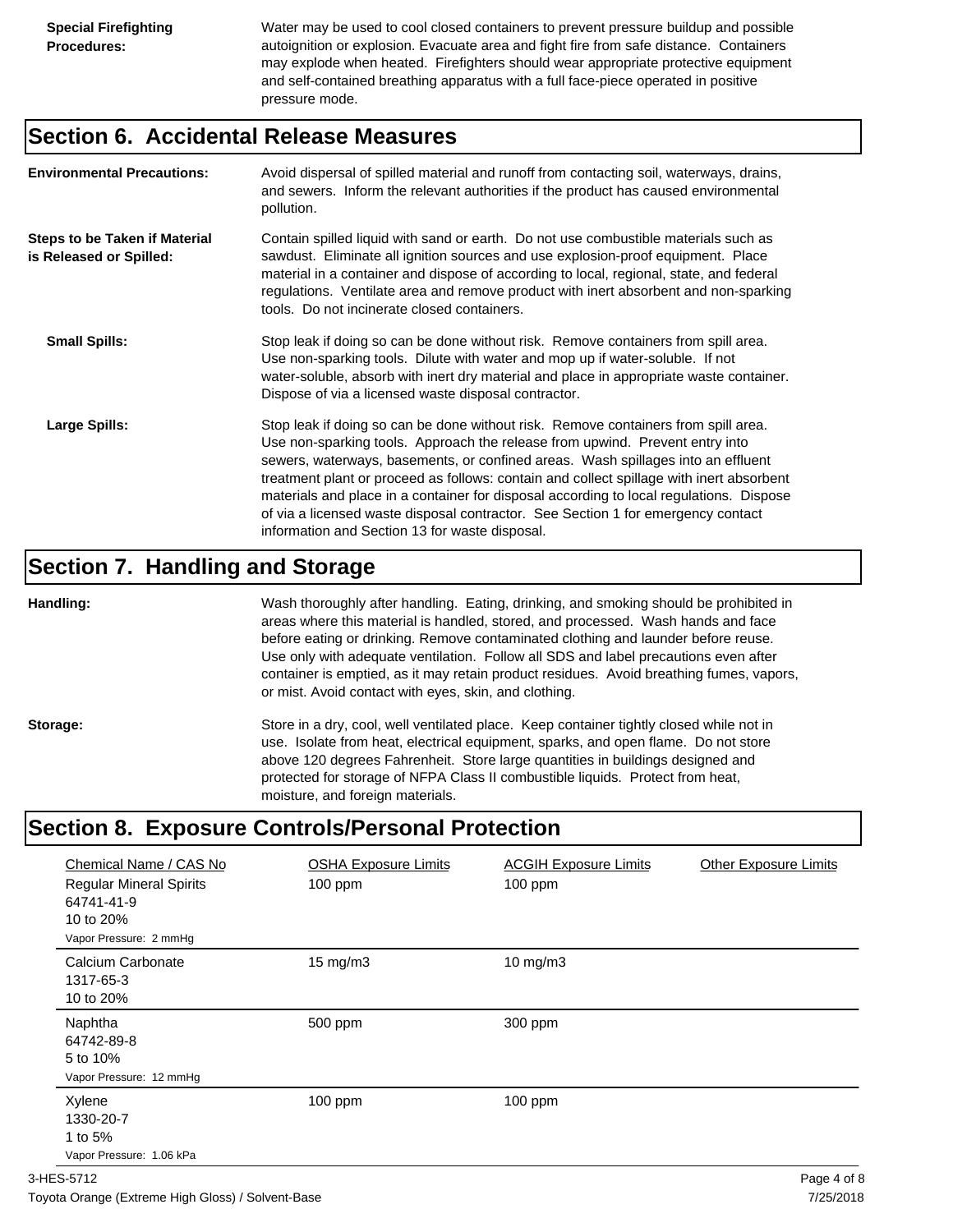| <b>Mineral Spirits</b><br>8052-41-3<br>1 to 5%<br>Vapor Pressure: 2 mmHg | 100 ppm                                       | 100 ppm                                                                                                                                                                                                                                                                                                                                                                                                                                                                                                                                                                                                                                                                                                                                                                                       |
|--------------------------------------------------------------------------|-----------------------------------------------|-----------------------------------------------------------------------------------------------------------------------------------------------------------------------------------------------------------------------------------------------------------------------------------------------------------------------------------------------------------------------------------------------------------------------------------------------------------------------------------------------------------------------------------------------------------------------------------------------------------------------------------------------------------------------------------------------------------------------------------------------------------------------------------------------|
| <b>Titanium Dioxide</b><br>13463-67-7<br>1 to 5%                         | $5$ mg/m $3$                                  | 10 mg/m3                                                                                                                                                                                                                                                                                                                                                                                                                                                                                                                                                                                                                                                                                                                                                                                      |
| Acetone<br>67-64-1<br>1 to 5%<br>Vapor Pressure: 30.796 kPA              | 1,000 ppm                                     | 500 ppm                                                                                                                                                                                                                                                                                                                                                                                                                                                                                                                                                                                                                                                                                                                                                                                       |
| <b>Engineering Controls:</b>                                             |                                               | Use process enclosures, local exhaust ventilation, or other engineering controls to<br>keep worker exposure to airborne contaminants below any recommended or statutory<br>limits. The engineering controls also need to keep gas, vapor, or dust concentrations<br>below any lower explosive limits. Use explosion-proof ventilation equipment.                                                                                                                                                                                                                                                                                                                                                                                                                                              |
| <b>Environmental Controls:</b>                                           |                                               | Emissions from ventilation or work process equipment should be checked to ensure<br>they comply with the requirements of environmental protection legislation. In some<br>cases, fume scrubbers, filters, and other engineering modifications to the process<br>equipment may be required to reduce emissions to acceptable levels.                                                                                                                                                                                                                                                                                                                                                                                                                                                           |
| <b>Respiratory Protection:</b>                                           | adequate protection.                          | Use a properly fitted, air-purifying or air-fed respirator complying with an approved<br>standard if a risk assessment indicates this is necessary. Respiratory protection<br>programs that meet OSHA 1910.134 and ANSI Z88.2 requirements must be followed<br>when workplace conditions warrant a respirator's use. A NIOSH/MSHA approved<br>respirator with an organic vapor cartridge may be permissible under circumstances<br>where airborne concentrations are expected to exceed exposure limits. Protection<br>provided by air purifying respirators is limited. Use a positive pressure, air supplied<br>respirator if there is any potential for an uncontrolled release, exposure levels are not<br>known, or in any circumstances where air purifying respirators may not provide |
| <b>Skin Protection:</b>                                                  | used.                                         | Use impervious, chemical resistant gloves to prevent prolonged skin contact and<br>absorption of material through the skin. Nitrile or neoprene gloves may afford<br>adequate protection. Personal protective equipment for the body should be selected<br>based on the task being performed and the risks involved, and should be approved by<br>a specialist before handling this product. Where there is a risk of ignition from static<br>electricity, wear anti-static protective clothing. For best protection, the clothing should<br>include anti-static boots, gloves, and overalls. Appropriate footwear should always be                                                                                                                                                           |
| <b>Eye Protection:</b>                                                   | times to protect against splashes of liquids. | Safety eyewear, such as splash goggles or a full face shield, should be worn at all                                                                                                                                                                                                                                                                                                                                                                                                                                                                                                                                                                                                                                                                                                           |
| <b>Hygienic Measures:</b>                                                |                                               | Wash thoroughly with soap and water before eating, drinking, or smoking. Remove<br>contaminated clothing immediately and launder before reuse.                                                                                                                                                                                                                                                                                                                                                                                                                                                                                                                                                                                                                                                |

## **Section 9. Physical and Chemical Properties** Physical State: Liquid

| Odor:                   | Solvent odor      |
|-------------------------|-------------------|
| Vapor Density           | Heavier than air  |
| Vapor Density           | 4.19              |
| Vapor Pressure          | 7 mmHq            |
| <b>Evaporation Rate</b> | Slower than ether |
| <b>Boiling Range</b>    | 56 to 157 C       |
| Specific Gravity (SG)   | 1.070             |
| Material VOC (Lb / Gal) | 2.55              |
| Material VOC $(q/L)$    | 305.88            |
| Coating VOC (Lb/Gal)    | 2.63              |
| Coating VOC (g/L)       | 314.93            |
| Flash Point:            | 32 C (90 F)       |
|                         |                   |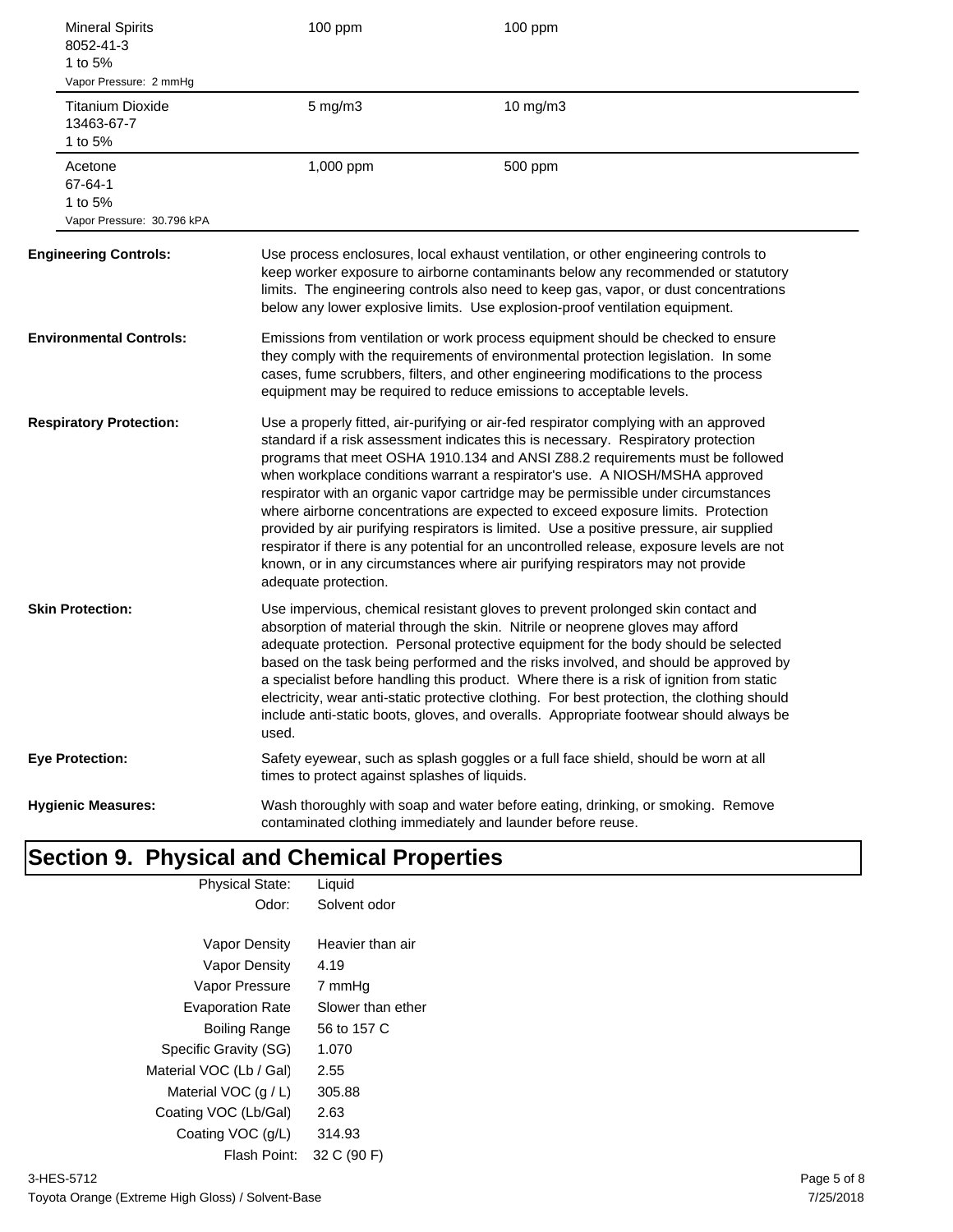Autoignition: Will not occur LEL: 1.0 % UEL: 12.8 % Partition Coefficient, Not available n-octanol/water: Auto-ignition temperature: Not available

# **Section 10. Stability and Reactivity**

| <b>Conditions to Avoid:</b>      | Avoid temperatures above 120 degrees Fahrenheit. Avoid all possible sources of<br>ignition. Do not pressurize, cut, weld, braze, drill, or expose containers to heat. Do not<br>allow vapor to accumulate in low or confined areas. Avoid contact with strong acid and<br>strong bases. |
|----------------------------------|-----------------------------------------------------------------------------------------------------------------------------------------------------------------------------------------------------------------------------------------------------------------------------------------|
| Incompatibility:                 | Incompatible with strong oxidizing agents.                                                                                                                                                                                                                                              |
| <b>Hazardous Decomposition:</b>  | By open flame, carbon monoxide and carbon dioxide. When heated to decomposition,<br>product emits acrid smoke and irritating fumes. Contains solvents which may form<br>carbon monoxide, carbon dioxide, and formaldehyde.                                                              |
| <b>Hazardous Polymerization:</b> | Will not occur under normal conditions.                                                                                                                                                                                                                                                 |
| Stability:                       | The product is stable.                                                                                                                                                                                                                                                                  |

# **Section 11. Toxicological Information**

| Causes serious eye irritation.                                                                                                                                                                                                                                                                                                                                                                                                                                                                                                                                                                                                                                                                                                                                                                                                                                                                                                                                                                                                                                                                                                                                                                                                                                                                                                                                                                                                                                                                      |
|-----------------------------------------------------------------------------------------------------------------------------------------------------------------------------------------------------------------------------------------------------------------------------------------------------------------------------------------------------------------------------------------------------------------------------------------------------------------------------------------------------------------------------------------------------------------------------------------------------------------------------------------------------------------------------------------------------------------------------------------------------------------------------------------------------------------------------------------------------------------------------------------------------------------------------------------------------------------------------------------------------------------------------------------------------------------------------------------------------------------------------------------------------------------------------------------------------------------------------------------------------------------------------------------------------------------------------------------------------------------------------------------------------------------------------------------------------------------------------------------------------|
| Prolonged or repeated skin contact may cause irritation. Allergic reactions are<br>possible.                                                                                                                                                                                                                                                                                                                                                                                                                                                                                                                                                                                                                                                                                                                                                                                                                                                                                                                                                                                                                                                                                                                                                                                                                                                                                                                                                                                                        |
| Harmful if inhaled. High gas, vapor, mist, or dust concentrations may be harmful if<br>inhaled. Avoid breathing fumes, spray, vapors, or mist. May cause headaches and<br>dizziness. High vapor concentrations are irritating to the eyes, nose, throat, and lungs.<br>Prolonged or excessive inhalation may cause respiratory tract irritation.                                                                                                                                                                                                                                                                                                                                                                                                                                                                                                                                                                                                                                                                                                                                                                                                                                                                                                                                                                                                                                                                                                                                                    |
| Harmful or fatal if swallowed. Aspiration hazard if swallowed; can enter lungs and<br>cause damage.                                                                                                                                                                                                                                                                                                                                                                                                                                                                                                                                                                                                                                                                                                                                                                                                                                                                                                                                                                                                                                                                                                                                                                                                                                                                                                                                                                                                 |
| High concentrations may lead to central nervous system effects (drowsiness,<br>dizziness, nausea, headaches, paralysis, burred vision) and damage. Reports have<br>associated repeated and prolonged occupational overexposure to solvents with<br>permanent brain and nervous system damage. Contains carbon black pigment.<br>Chronic inflammation, lung fibrosis, and lung tumors have been observed in<br>experimental tests involving rats exposed to excessive concentrations of carbon black<br>and several insoluble dust particles for long periods of time. Tumors have not been<br>observed in other species under similar circumstances. Epidemiological studies of<br>North American workers show no evidence of clinically significant negative health<br>effects from occupational exposure to carbon black. Carbon black is listed as a Group<br>2B - Possibly Carcinogenic to Humans, by IARC and is proposed to be listed as A4 -<br>Not Classified as a Human Carcinogen by the American Conference of Governmental<br>Industrial Hygienists. Significant exposure is unlikely during typical application of this<br>product by roller or brush. Risk of overexposure depends on the duration and level of<br>exposure to dust from such processes as repeated sanding of dried surfaces, or<br>inhalation of spray mist, and the actual concentration of carbon black in the product<br>formula.<br>Product contains titanium dioxide, which is listed as a Group 2B - Possibly |
| Carcinogenic to Humans by IARC. No significant exposure to titanium dioxide is<br>anticipated while using this product, in which titanium dioxide is bound to other<br>materials including resin and other pigments, during brush or rolling application.<br>Overexposure risks depend on duration and level of exposure to dust, such as from<br>repeated sanding of this product's dried film, or inhalation of spray mist, and the actual<br>concentration of titanium dioxide in the product formula. For additional information,                                                                                                                                                                                                                                                                                                                                                                                                                                                                                                                                                                                                                                                                                                                                                                                                                                                                                                                                                               |
|                                                                                                                                                                                                                                                                                                                                                                                                                                                                                                                                                                                                                                                                                                                                                                                                                                                                                                                                                                                                                                                                                                                                                                                                                                                                                                                                                                                                                                                                                                     |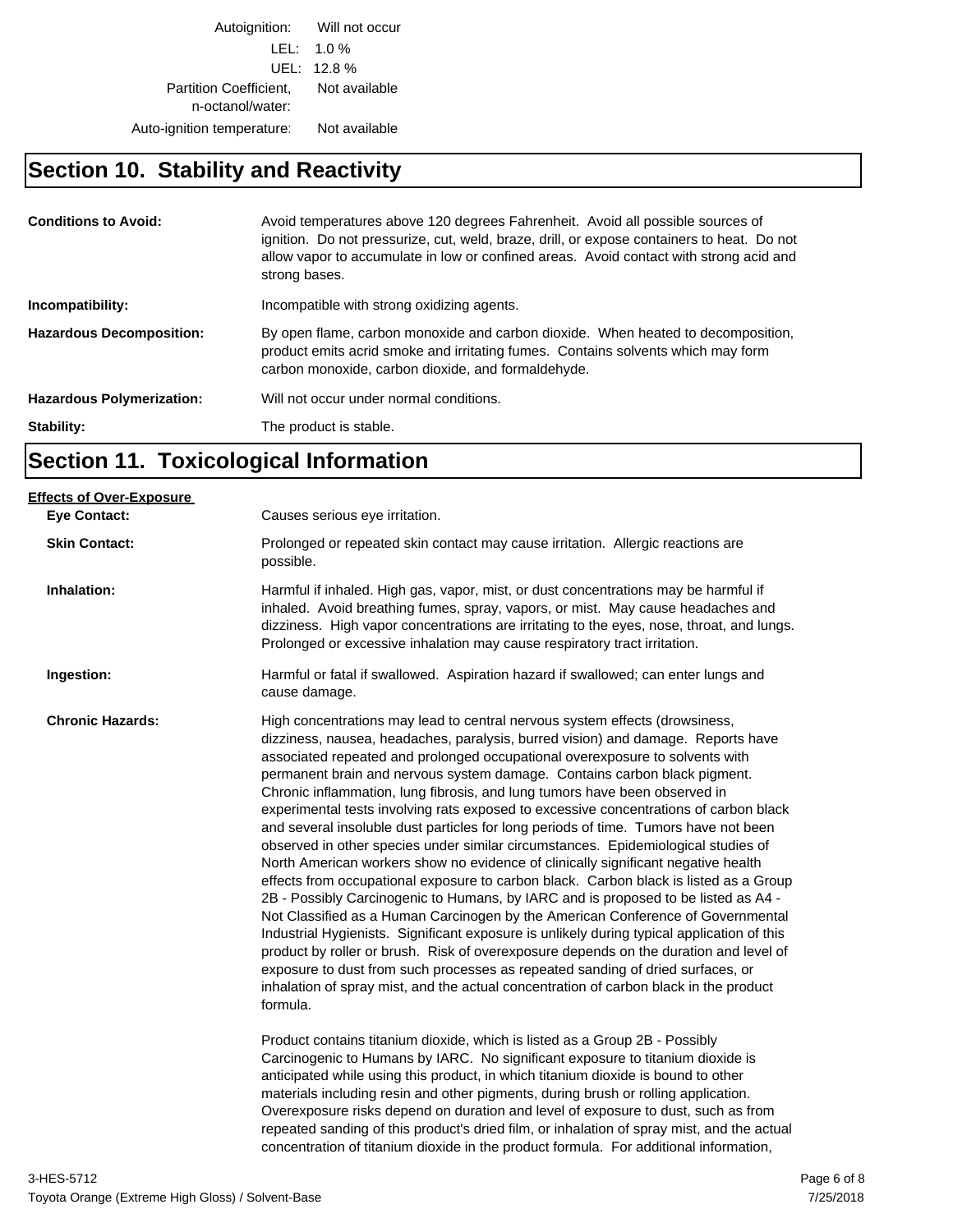refer to IARC Monograph, Volume 93, 2010. **Primary Routes of Entry:** Eye contact, ingestion, inhalation, absorption through the skin, skin contact.

Acute Toxicity Values: **Acute effects of this product have not been tested.** Available data on individual components, if any, will be listed below.

# **Section 12. Ecological Information**

**Ecological Information:** Product is a mixture of listed components.

# **Section 13. Disposal Information**

#### **Disposal Considerations:** The generation of waste should be avoided or minimized wherever possible. Disposal of this product, solutions, and any by-products should at all times comply with relevant environmental protection regulations and waste disposal regulations, in addition to any local or regional restrictions which may be in effect. Surplus and non-recyclable products should be disposed of via a licensed waste disposal contractor. Waste should not be disposed of untreated to the sewer unless fully compliant with the requirements of all authorities with jurisdiction. Waste packaging should be recycled whenever possible. Incineration or landfill should only be considered when recycling is not feasible. Take care when handling empty containers as they may retain some residual product. Vapor from residue may create a flammable or explosive atmosphere within the used container. Do not expose empty containers to heat or sparks, and do not weld, cut, or grind used containers unless they have been thoroughly cleaned. Avoid contact of spilled material with soil, waterways, drains, and sewer systems.

# **Section 14. Transport Information**

|                          | Domestic (US DOT) | <b>International (IMDG)</b> | Air (IATA) | <b>Canada (TDG)</b> |
|--------------------------|-------------------|-----------------------------|------------|---------------------|
| <b>UN Number:</b>        | 1263              | 1263                        | 1263       | 1263                |
| <b>UN Shipping Name:</b> | Paint             | Paint                       | Paint      | Paint               |
| <b>Hazard Class:</b>     | 3                 | 3                           | 3          | 3                   |
| <b>Packing Group:</b>    | Ш                 | Ш                           |            |                     |
| <b>Limited Quantity:</b> | Yes               | Yes                         | Yes        | Yes                 |

**Special Considerations:** The presence of a shipping description for a particular mode of transport does not indicate that the product is packaged suitably for that mode of transport. All packaging should be reviewed for suitability prior to shipment, so that compliance with applicable regulations can be ensured. Compliance with all applicable regulations is the sole responsibility of the person offering the product for transport. Persons loading and unloading dangerous goods should be trained in all the risks associated with the substances at hand, and on all actions to be taken in case of an emergency situation.

# **Section 15. Regulatory Information**

| <b>U.S. Federal Regulations</b><br><b>CERCLA - SARA Hazard</b><br>Category: | This product has been reviewed according to the EPA hazard categories promulgated by<br>Sections 311 and 312 of the Superfund Amendment and Reauthorization Act of 1986,<br>known as SARA Title III, and is considered to meet the following categories under<br>applicable conditions: |
|-----------------------------------------------------------------------------|-----------------------------------------------------------------------------------------------------------------------------------------------------------------------------------------------------------------------------------------------------------------------------------------|
| <b>SARA Section 313:</b>                                                    | Fire Hazard, Acute Health Hazard, Chronic Health Hazard<br>This product contains the following substances subject to the reporting requirements of                                                                                                                                      |
|                                                                             | Section 313 of Title III of the Superfund Amendment and Reauthorization Act of 1986 as<br>well as 40 CFR Section 372:                                                                                                                                                                   |